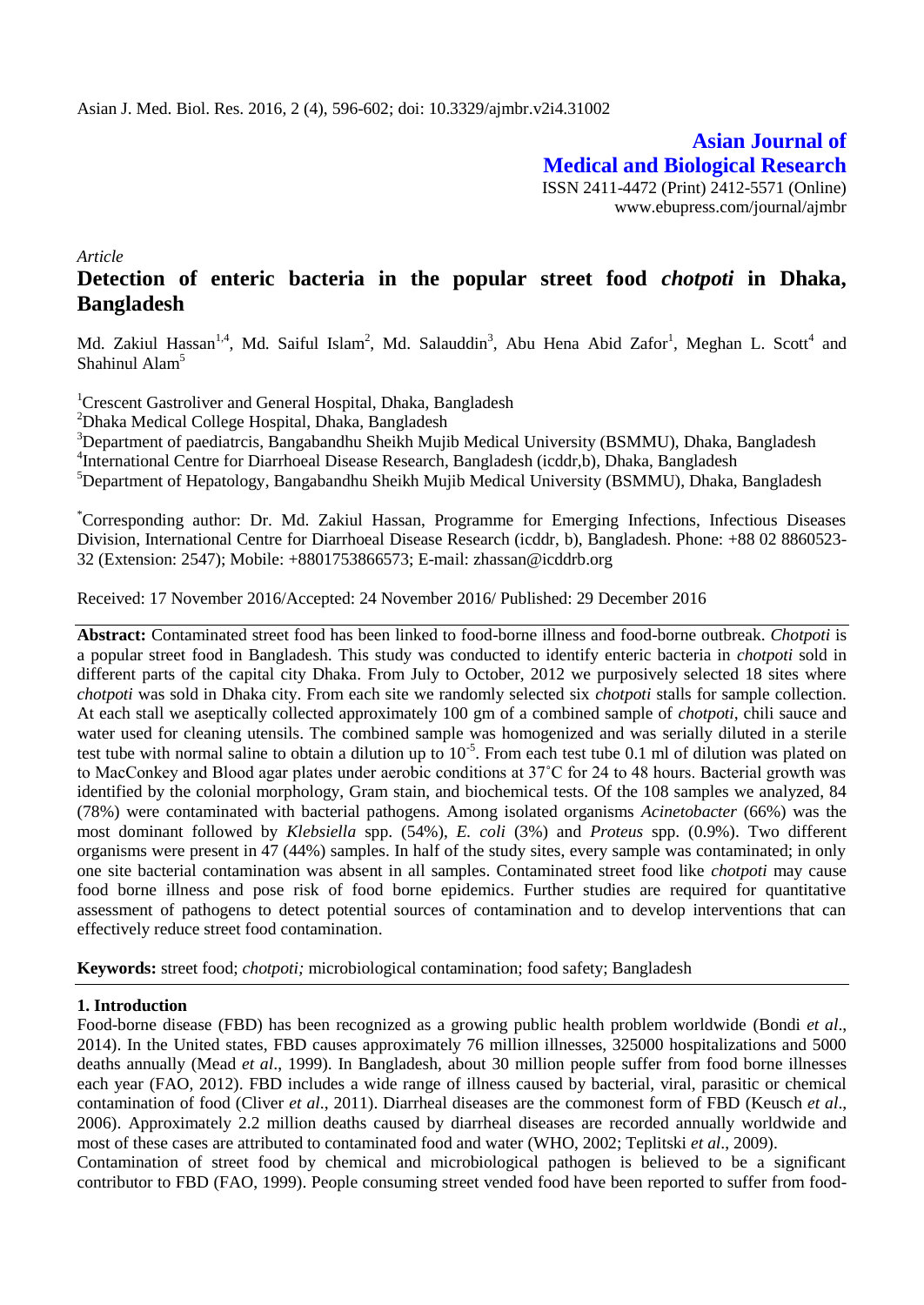borne diseases like diarrhea, cholera, typhoid fever and food poisoning (Rane, 2011). Street food has often been associated with travelers' diarrhea (Ericsson, 2003). A study on risk factors for acute and persistent diarrhea in urban Ghana revealed that about 60% of mothers supplemented their children's diet with street food and that there were higher levels of contamination in the street food given to these children than in food cooked at home. The study also showed that children who were feed street food had an increased risk of both acute and persistent diarrhea (Mensah *et al*., 2002). Food handlers can also become carriers of pathogenic food microorganisms such as *Salmonella* spp. (Zaid *et al*., 2011). Vollard *et al.* (2004) identified street food as an independent risk factor for typhoid and paratyphoid fever caused by *Salmonella typhi* and *Salmonella paratyphi* respectively and showed that one in every twenty-five food vendors excreted *Salmonella* spp. in their feces.

Microbiological studies carried out on street-food vending in several developing countries have reported high bacterial counts in food (Das *et al*.; Dawson and Canet, 1991; Ghosh *et al*., 2007a; Mahale *et al*., 2008b; Feglo and Sakyi, 2012). A study on street vended Chilli sauces in Mexico City showed 40% of samples with fecal contamination and 5% harbored sufficient enterotoxigenic *Escherichia coli* to cause disease (Estrada-Garcia *et al*., 2002). A study on various types of ready-to-eat-food samples in Alice, South Africa showed bacterial growth in all the food types tested and found 22% of samples contaminated with *Listeria spp.* 18% with *Enterobacter spp.* 12% with *Aeromonas hydrophila,* 8% with *Klebsiella oxytoca*, 6.3% with *Proteus mirabilis,*  3.2% with *Staphylococcus aureus* and 2.4% with *Pseudomonas luteola* (Nyenje *et al*., 2012). Microbiological analysis of street vended fruit Juices from Mumbai city, India showed a total viable counts of log 6.5 cfu/100ml in all 30 samples with significant load of coliforms, faecal coliforms, *Vibrio* and *Staphylococcal* counts (Mahale *et al*., 2008a). Many of the pathogens isolated from street vended food has been reported to be resistant to commonly used antibiotic (Bello *et al*., 2013). Street vended food has also been implicated in several outbreaks of food borne diseases. In 1981, a cholera epidemic in Pune city, India was attributed to contaminated sugar cane juice with added ice, the ice was found to be contaminated with *Vibrio Cholerae* (Bhat and Waghray, 2000). In Senegal, more than 200 food poisoning cases were reported following consumption of dairy products (Dawson and Canet, 1991). In Cuba, 14 people died and 70 were hospitalized after eating fried foods sold by private vendor (Kubheka *et al*., 2001a). Street foods were responsible for 691 food poisoning outbreaks and 49 deaths from 1983 to 1992 in Shandong province, China (Xingling, 2003).

Like many developing countries, with rapid urbanization the street food industry is growing in Bangladesh .The street food vendors operate their business in bus terminals, industrial areas, market places, streets and railway stations (Suneetha *et al*., 2011). During holidays, festivals, and weekends the floating population highly increase and more people consume street food. The street food industry feeds thousands of people daily with a range of food items. It also plays an important role in providing employment opportunities for millions of men and women with limited education or skills, especially as the initial investment is low (Kubheka *et al*., 2001b; Ghosh *et al*., 2007b). Street foods have unique flavor, are easily accessible and cheap (Tambekar *et al*., 2008; Jouve *et al*., 2010). These foods are also the source of nutrition for the poor urban people. While street foods are an important source of ready-to-eat nutritious, low-cost meals for the urban poor, the health risk posed by such foods may outweigh their benefits (WHO, 2013). Street foods displays on open yards and easily be contaminated by dust, smoke, insects, hands of intending buyers and rains. The places has limited access to basic sanitary facility such as running water, garbage disposal and clean toilets (Feglo and Sakyi, 2012). A study of the socio-economic conditions and determination of the hygienic and sanitary practices of street food vendors in Dhaka city corporation area by FAO in 2010 demonstrated that 25% street food vendors have no formal education. They reportedly work for 13 to 18 hours a day without having toilet facilities. Most of the vending shops (68%) were located on the footpath irrespective of areas surveyed and 30% vending carts were placed near municipal drains and 18% near sewage. A microbiological study on different foods items, drinking water and hand swab samples revealed high numbers of aerobic bacteria and coliform count. The study also suggested the need to conduct a detailed microbial analysis and profile their drug resistance characteristics to assess the potential public health hazards (FAO, 2012).

*Chotpoti*, a mixture of potatoes, chickpeas, onions, and chilies topped with grated egg, is one of the most popular street foods in Bangladesh. People of all ages and socioeconomic levels frequently consume *chotpoti*. *Chotpoti* stalls are available in most public places such as bus stop, market places, parks, school, colleges and university premises. On an average 50-100 consumers take *chotpoti* from each stall each day. Because it is widely consumed and the popularity is ever increasing and previous studies did not exclusively concentrated on this food item, we designed this study to evaluate the detailed microbial status including food borne pathogen and spoilage bacterial content of *chotpoti* sold in different parts of Dhaka, the capital city, Bangladesh.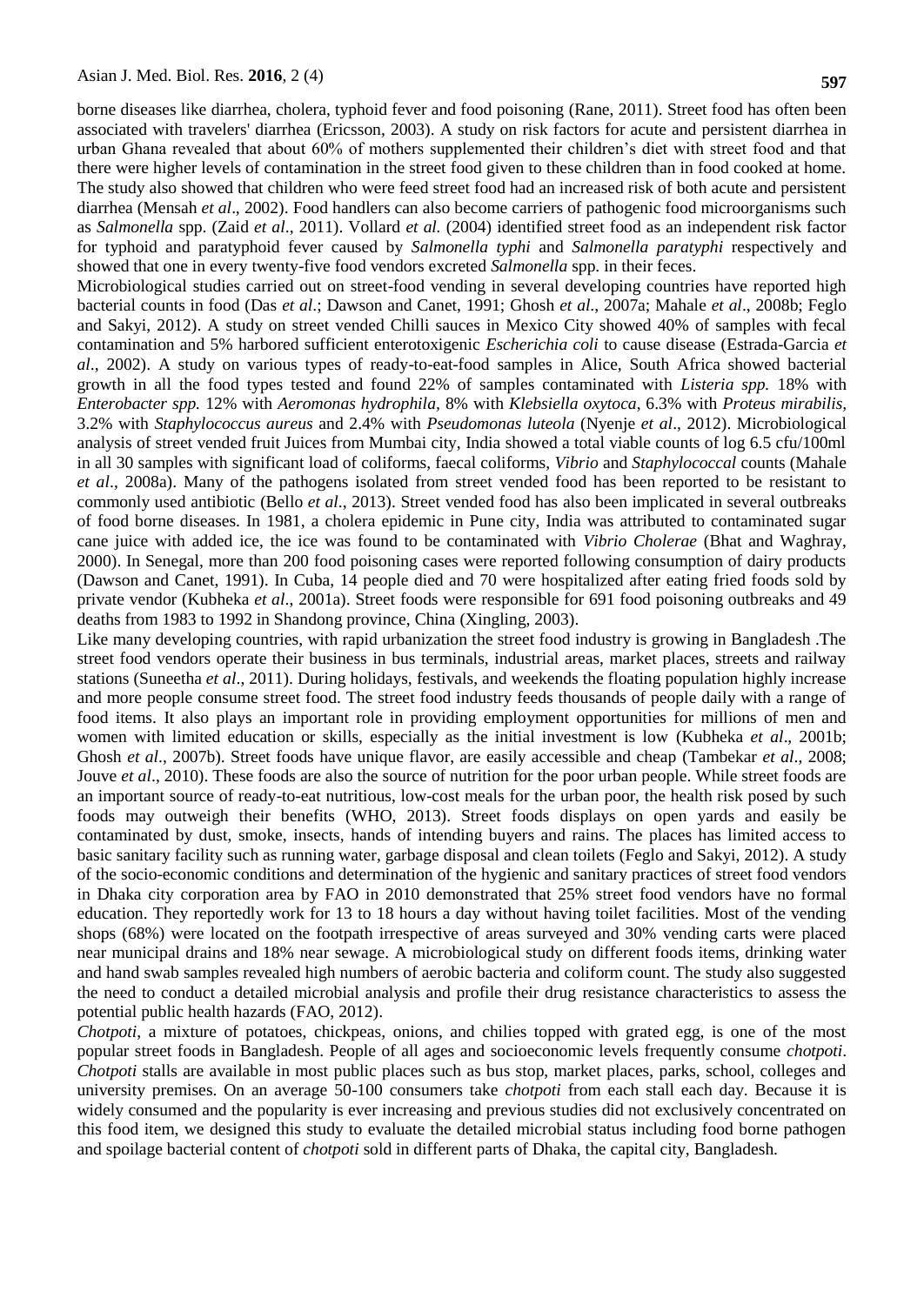## **2. Materials and Methods**

#### **2.1. Study site and study population**

Between July 2012 and October, 2012, we purposively selected 18 study sites including marketplaces, bus stops, roadside stalls and amusement parks located within Dhaka metropolitan area, an urban setting with an area of 360 square kilometers and a population of about 15 million (Figure 1).These sites are popular places for *chotpoti* vending and consumption, where many people eat *chotpoti* as an evening snack. Our study participants were *chotpoti* vendors who sell *chotpoti* within Dhaka metropolitan area.



**Figure 1. Location of study sites in Dhaka Metropolitan Area.**

## **2.2. Selection of** *chotpoti* **stalls**

Data was not available on the total number of *chotpoti* vending sites and exact number of *chotpoti* vendors in Dhaka metropolitan area, so considering our time and resources we purposively selected 18 study sites for sample collection. At each study site there were usually 15 to 20 *chotpoti* stalls. From each study site we selected six *chotpoti* stalls. First we numbered every stall. Then we randomly selected six stalls using random number table and collected data and samples from 108 vendors.

#### **2.3. Sample collection**

From each stall, trained field assistants collected *chotpoti*, chili sauce and water used for cleaning utensils. All three types of samples were combined and collected in one sterile container for each stall. Approximately 100 gm of combined sample was collected from each stall. The container was placed in a cool box maintaining a temperature of between 4°-6°C. The samples were labeled, packaged and sent to the Bangabandhu Sheikh Mujib Medical University (BSMMU) Microbiology laboratory in Dhaka for analysis within four hours of collection.

#### **2.4. Isolation and identification of microorganisms**

Laboratory personnel isolated and identified microbes using serial dilution and spread plate technique. One gram of the combined sample was homogenized using a sterile mortar and pestle. One milliliter of the resultant homogenate was added to 9 ml of sterile normal saline in a test tube and diluted serially to obtain  $10^{-1}$ ,  $10^{-2}$ ,  $10^{-3}$ ,  $10^{-4}$  up to  $10^{-5}$  dilutions. From each test tube 0.1 ml of the dilution was aseptically pipetted out and plated onto MacConkey agar and blood agar. All the bacterial plates were incubated in an inverted position under aerobic conditions at 37°C for 24 to 48 hours. The inoculated plates were then observed for bacterial growth. Confirmatory identification of the bacterial pathogen was done by gram staining and biochemical tests (Kannan, 2002). Identification of bacterial pathogens was carried out according to Bergey's Manual (Sneath *et al*., 1986).

## **2.5. Data analysis**

We calculated the percentage of contaminated samples. Contamination was defined as presence of one or more pathogens in a sample. We also calculated the percentage of different types of pathogens present in combined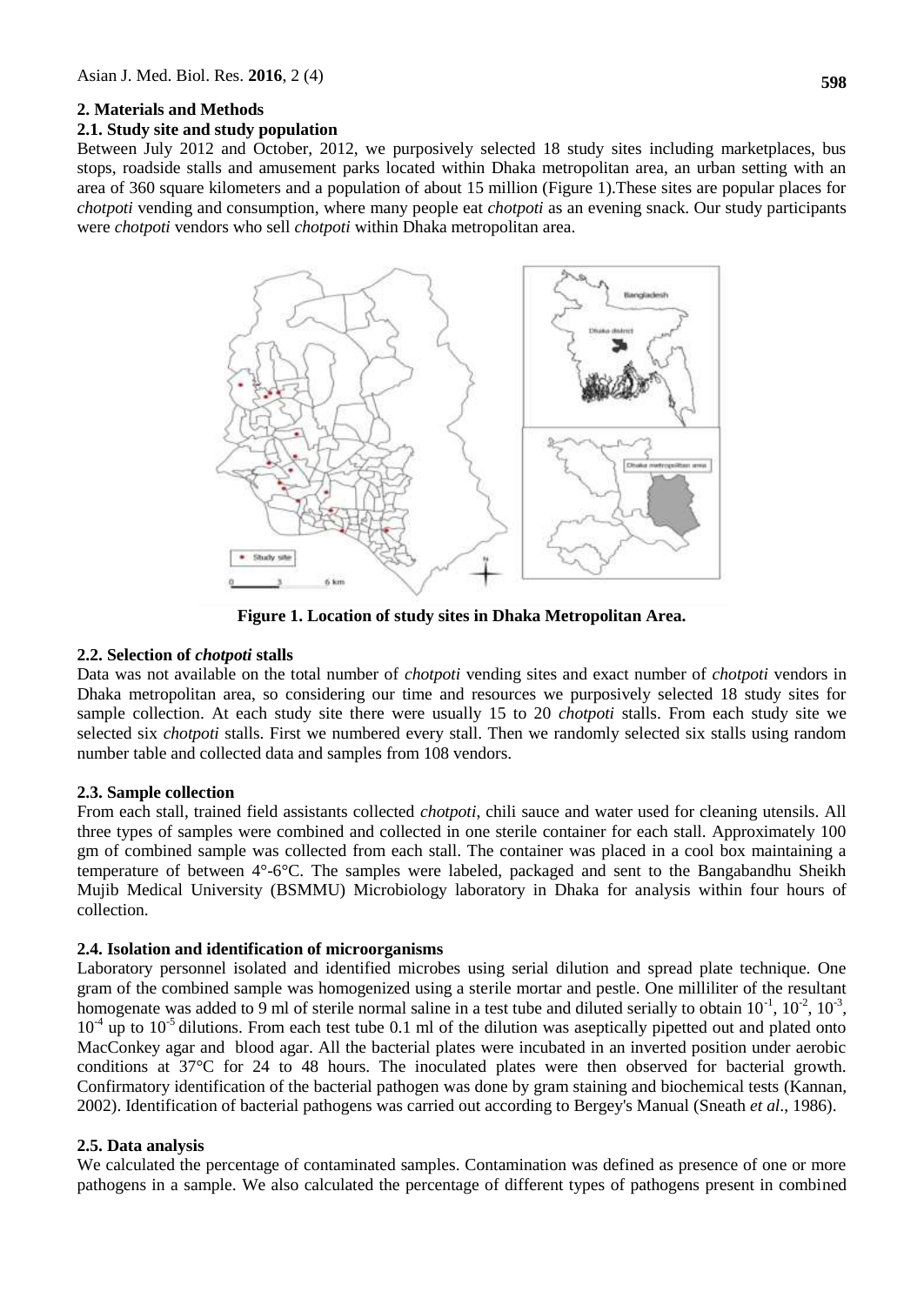*chotpoti* samples. Percentage of contaminated samples from each study site was also calculated to identify the sites with the highest level of contamination.

#### **2.6. Ethical considerations**

The *chotpoti* vendors provided informed written consent both for the interview and to provide samples for laboratory testing.

# **3. Results**

A total of 108 samples were collected and analyzed and 84 (78%) were contaminated. We isolated *Acinetobacter* in 71 (66%) samples, *Klebsiella* spp. in 58 (54%), *E. coli* in 3 (2.8%), and *Proteus* spp. in 1 (0.9%) samples. Two different pathogens were present in 47 (44%) samples (Table 1).

One hundred percent of the samples were contaminated at half of the study sites. In one site bacterial contamination was absent in all samples (Table 2).

# **Table 1. Types of isolated bacteria in combined** *chotpoti* **samples (N=108) in Dhaka, Bangladesh during July-October, 2012.**

| Number $(\%)$ of positive samples |
|-----------------------------------|
| 71 (66)                           |
| 58 (54)                           |
| 3(2.8)                            |
| 1(0.9)                            |
| 47 (44)                           |
|                                   |

**Table 2. Percentage of contaminated** *chotpoti* **samples (N=6) by vending site, Dhaka, Bangladesh.**

| <b>Vending place</b>    | Number (%) of contaminated samples |
|-------------------------|------------------------------------|
| Shahbag                 | 6(100)                             |
| Dhaka Zoo, Mirpur       | 6(100)                             |
| Rayer Bazar             | 6(100)                             |
| Babubazar, Mitford      | 6(100)                             |
| Donia College           | 6(100)                             |
| Mohammadpur Bus stop    | 6(100)                             |
| Shishu Park             | 6(100)                             |
| Zigatola, Dhanmondi     | 6(100)                             |
| Mirpur-10 Bus Stop      | 6(100)                             |
| Mirpur Stadium          | 5(83)                              |
| Suhrawardi Uddan        | 5(83)                              |
| Dhanmondi-15            | 5(83)                              |
| Parliament area         | 4(67)                              |
| Jatrabari bus stop      | 4(67)                              |
| Jurain Rail gate        | 4(67)                              |
| <b>IDB</b> Vhaban       | 2(33)                              |
| New Market              | 2(33)                              |
| Benaroshi Polli, Mirpur | 0(0)                               |

## **4. Discussion**

We detected at least one of four types of enteric bacteria in more than three-fourths of the *chotpoti* samples. The predominant bacterium was *Acinetobacter.* All study sites but one sold contaminated *chotpoti.* These results provide evidence for the potential risk of *chotpoti* consumption and useful directions for further research to develop intervention strategy.

*Acinetobacter*, *Klebsiella*, *E. coli*, and *Proteus* are transmitted via contaminated food and water (Leclerc *et al*., 2002). In our setting, contamination might be primarily due to the water used for food preparation, since *chotpoti* vendors use municipal tap water which is often contaminated (Faruque *et al*., 2010; Nahar *et al*., 2011). Contamination might also occur due to poor food handling practices of the vendors as most vendors lack awareness and knowledge of food safety and have not been formally trained in food safety (Fang *et al*., 2003; Duff SP, 2003; Barro *et al*., 2006b; Chukuezi, 2010; Al Mamun *et al*., 2013). Bacterial transmission via flies might also occur (De Jesús *et al*., 2004; Barro *et al*., 2006a).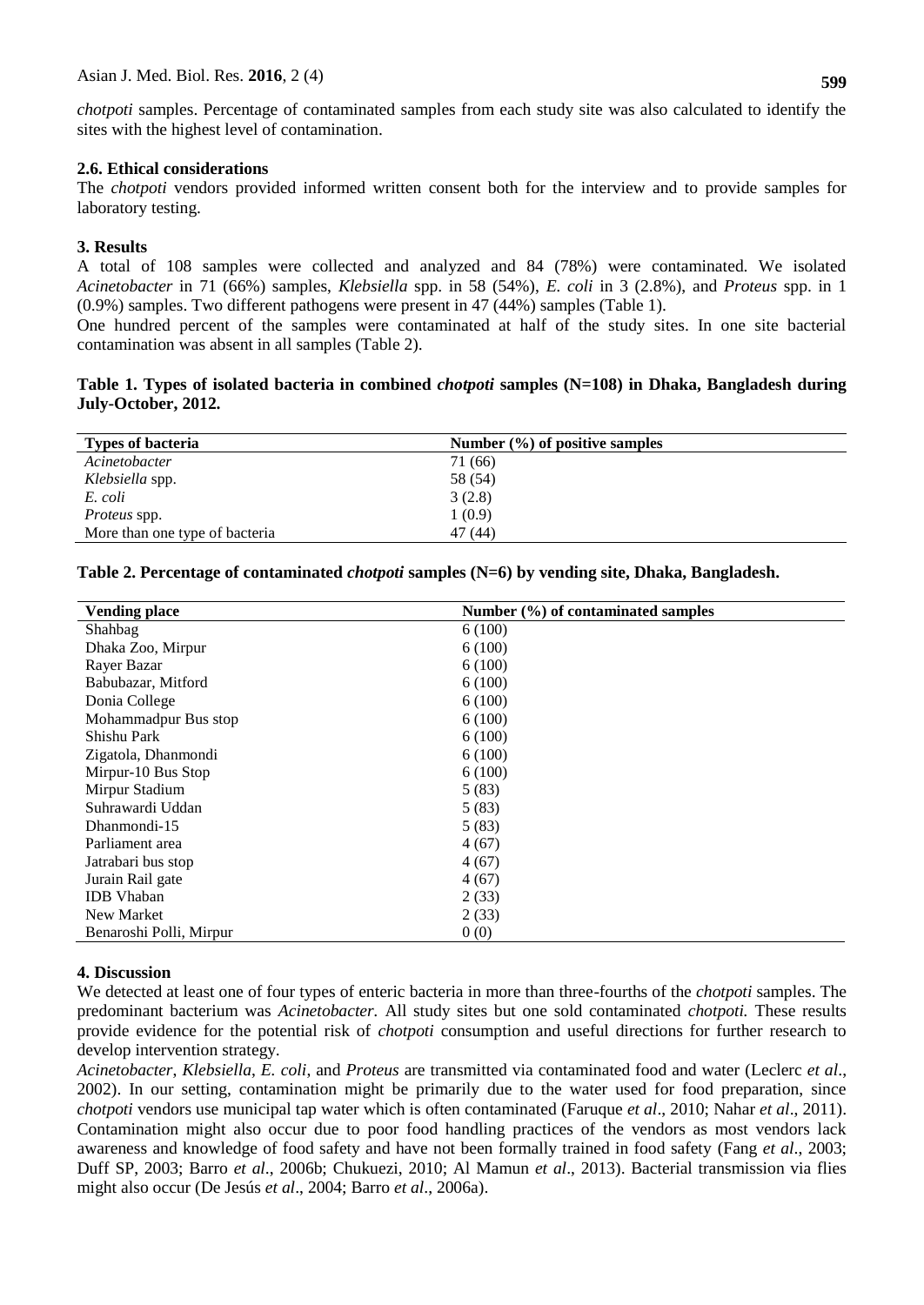The isolated pathogens can cause mild to severe disease including food poisoning (Leclerc *et al*., 2002). *Acinetobacter* was the predominant pathogen in this study whereas *E.coli* was found in a small proportion of samples. In many other studies, *E. coli* was detected frequently in street food samples (Bhaskar *et al*., 2004; Estrada-Garcia *et al*., 2004; Hanashiro *et al*., 2005; Lewis *et al*., 2006). *Acinetobacter* is transmitted via contaminated hands and environmental surfaces (CDC, 2014a) indicating poor hand hygiene of the vendors. This aerobic gram-negative bacteria is widely distributed in the environment (soil, water, food sources, environmental surfaces and people's skin) (CDC, 2014a). *Acinetobacter* is harmless in most healthy people but some species may cause life-threatening hospital acquired infection including pneumonia, blood stream infection and urinary tract infection (Fournier *et al*., 2006; Visca *et al*., 2011). We should be concerned about the presence of this increasingly antibiotic resistant emerging pathogen in food samples because it might cause widespread outbreaks both in hospital setting and community setting (Barbolla *et al*., 2003; Perez *et al*., 2007). Presence of *E.coli* implies fecal contamination of water and ingredients used for *chotpoti* preparation or hand contamination of the vendors. The infectious dose of *E. coli* is large  $(10<sup>6</sup> - 10<sup>8</sup>$  of organisms) and pathogenicity depends on strains (CDC, 2014b). Some strains cause diarrhea, others causes urinary tract infection, respiratory illness and other illnesses (Todar, 2016). Further studies could characterize the pathogen at species level and quantify risks associated with different species. *Proteus* is also transmitted through contaminated food and water and is commonly responsible for urinary and septic infection (Coker *et al*., 2000; Ronald, 2002).The presence of respiratory pathogens such as *Klebsiella* might be attributed to the bacterial aerosols generated from sneezing and coughing in public places (Fiegel *et al*., 2006). *Klebsiella* can lead to a wide range of diseases including [pneumonia,](http://en.wikipedia.org/wiki/Pneumonia) [urinary tract infections,](http://en.wikipedia.org/wiki/Urinary_tract_infection) [septicemia,](http://en.wikipedia.org/wiki/Septicemia) and soft tissue infections (Podschun and Ullmann, 1998). We detected bacterial presence at genus level and did not quantify or use any bacterial parameters to detect microbial quality of food samples. Therefore it was not possible to assess the actual risks associated with *chotpoti* consumption, as the presence of a bacterial pathogen does not always carry a risk if the total count is low. However, all the identified bacteria are pathogenic and can cause a range of food borne illness, which is suggestive of a potential risk of *chotpoti* consumption. We collected combined *chotpoti* samples *(chotpoti*, chili sauces and water used for cleaning utensil) in one container so it was not possible to identify which of these three components was contaminated. Further study could specifically test each component to obtain more

precise information about the source of contamination to design specific interventions. Without a complete list of all available *chotpoti* vending sites in the Dhaka metropolitan area, we selected some of the popular locations purposively as study sites. Therefore the results may not be generalizable to all *chotpoti* vendors within the Dhaka metropolitan area or other urban settings in Bangladesh or other low-income countries. However, these results might be generalizable to some of the other food items sold by street vendors in the study sites.

#### **5. Conclusions**

Consumption of contaminated street vended food like *chotpoti* may pose risk of foodborne illness and even food borne epidemics. Frequent occurrence of nosocomial pathogens like *Acinetobacter* highlights the need to increase awareness among vendors and consumers about food safety. Education and training of street food vendors on personal and food hygiene could improve their food handling practices and might reduce food contamination. Further studies are required for quantitative enumeration of pathogens and to identify potential sources of contamination to develop effective intervention strategies that will improve the safety of street food.

#### **Acknowledgements**

This study was funded by Crescent Gastro Liver & General Hospital Ltd. Laboratory support was provided by the microbiology laboratory at Bangabandhu Sheikh Mujib Medical University (BSMMU), Dhaka, Bangladesh.

## **Conflict of interest**

None to declare.

#### **References**

Al Mamun M, SMM Rahman and TC Turin, 2013. Knowledge and Awareness of Children's Food Safety Among School-Based Street Food Vendors in Dhaka, Bangladesh. Foodborne Pathog. Dis., 10:323-330.

Barbolla RE, D Centron, A Di Martino, S Maimone, C Salgueira, A Famiglietti, C Vay and M Catalano, 2003. Identification of an epidemic carbapenem-resistant Acinetobacter baumannii strain at hospitals in Buenos Aires City. Diagn. Microbiol. Infect. Dis., 45:261-264.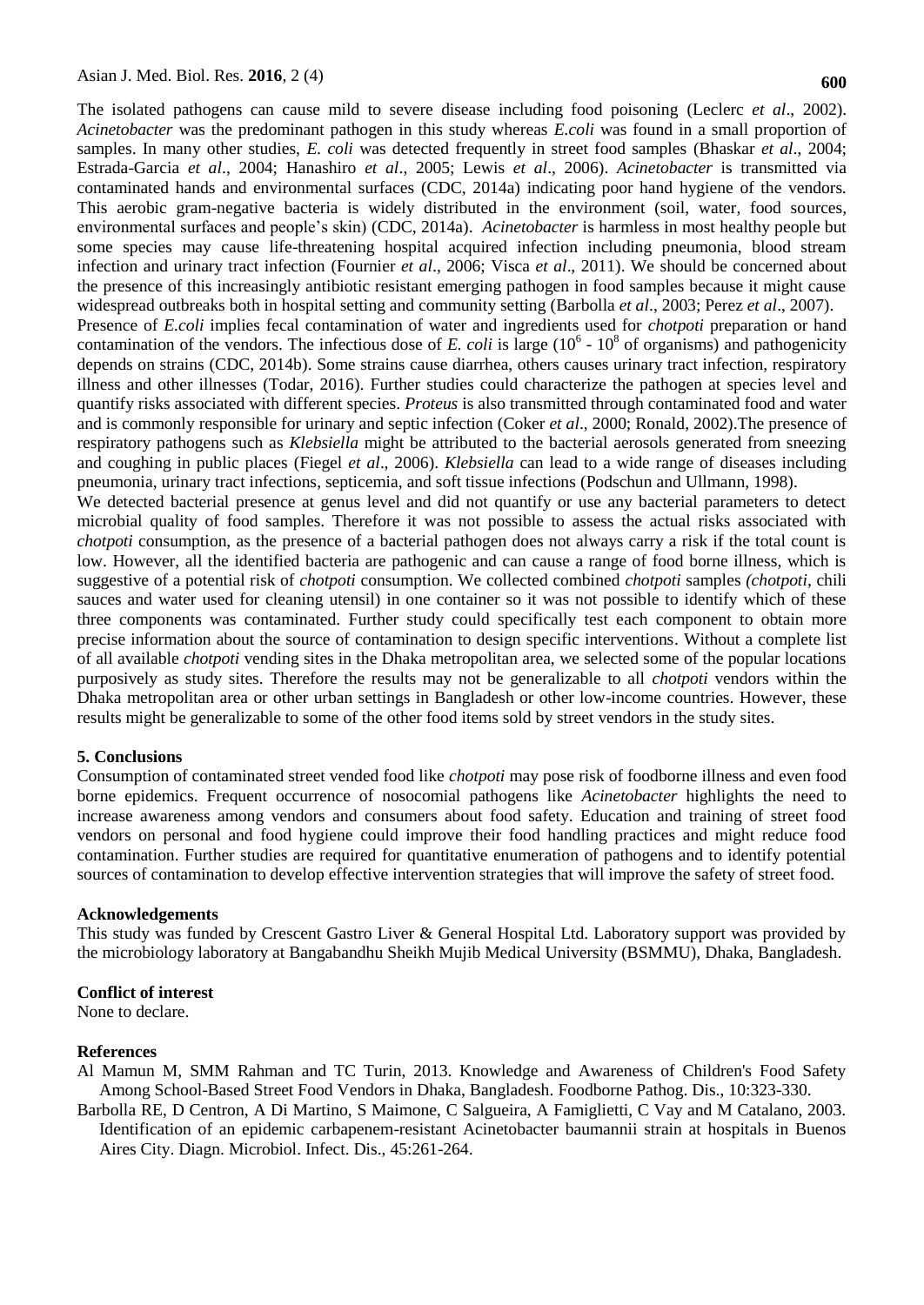- Barro N, S Aly, OCA Tidiane and TA Sababenedjo, 2006a. Carriage of bacteria by proboscises, legs, and feces of two species of flies in street food vending sites in Ouagadougou, Burkina Faso. J. Food Prot., 69:2007- 2010.
- Barro N, A Bello, A Savadogo, C Ouattara, A IIboudo and A Traore, 2006b. Hygienic status assessment of dish washing waters, utensils, hands and pieces of money from street food processing sites in Ouagadougou (Burkina Faso). African Journal of Biotechnology, 5: 30-35
- Bello OO, TK Bello and SA Bankole. 2013.Occurrence of antibiotic-resistant Staphylococcus aureus in some street-vended foods in Ogun State, Nigeria. Journal of Advances in Biology, 1:21-28.
- Bhaskar J, M Usman, S Smitha and GK Bhat, 2004. Bacteriological profile of street foods in Mangalore. Indian J. Med. Microbiol., 22:197.
- Bhat RV and K Waghray, 2000. Profile of Street Foods Sold in Asian Countries. Street foods., 86:53-99.
- Bondi M, P Messi, PM Halami, C Papadopoulou and S de Niederhausern, 2014. Emerging Microbial Concerns in Food Safety and New Control Measures. BioMed Research International, 2014:312-312.
- CDC, 2014a. *E. Coli (Esherichia Coli)* in USA. Available: http://www.cdc.gov/ecoli/.
- CDC, 2014b. Acinetobacter in Healthcare Settings in USA. Available: http://www.cdc.gov/hai/organisms /acinetobacter.html
- Chukuezi CO, 2010. Food safety and hyienic practices of street food vendors in Owerri, Nigeria. Studies in Sociology of Science, 1:50-57.
- Cliver DO, M Potter and HP Riemann, 2011. Foodborne infections and intoxications: Academic Press.
- Coker C, CA Poore, X Li and HL Mobley, 2000. Pathogenesis of Proteus mirabilis urinary tract infection. Microb. Infect., 2:1497-1505.
- Das A, GS Nagananda, S Bhattacharya and S Bhardwaj, 2010. Microbiological Quality of Street-Vended Indian Chaats Sold in Bangalore. J. Biol. Sci., 10:255-260.
- Dawson R and C Canet,1991. International activities in street foods. Food Control, 2:135-139.
- De Jesús AJ, AR Olsen, JR Bryce and RC Whiting, 2004. Quantitative contamination and transfer of Escherichia coli from foods by houseflies. Int. J. Food Microbiol., 93:259-262.
- Duff SP SE, MS Malfios, EC Todd, LR Krilov, AM Geddes and SJ Ackerman, 2003. Cost effectiveness of targeted distribution program in household kitchens to prevent foodborne illness in the United States, Canada and the United Kingdom. J. Food Protect., 86: 2103-2115.
- Ericsson CD, 2003.Travellers' diarrhoea. Int. J. Antimicrob. Agents, 21:116-124.
- Estrada-Garcia T, J Cerna, M Thompson and C Lopez-Saucedo, 2002. Faecal contamination and enterotoxigenic Escherichia coli in street-vended chili sauces in Mexico and its public health relevance. Epidemiol. Infect., 129:223-226.
- Estrada-Garcia T, C Lopez-Saucedo, B Zamarripa-Ayala, M Thompson, L Gutierrez-Cogco, A Mancera-Martinez and A Escobar-Gutierrez, 2004. street-vended food of open markets (tianguis) and general hygienic and trading practices in Mexico City., 132:1181-1184.
- Fang TJ, Q K Wei, C W Liao, M J Hung and T H Wang, 2003. Microbiological quality of 18 C ready-to-eat food products sold in Taiwan. Int. J. Food Microbiol., 80:241-250.
- FAO, 2012. National food policy capacity strengthening programme. Final report PR. Available: http://www.nfpcsp.org/agridrupal/
- Faruque Q, QF Haque, HU Shekhar and S Begum, 2010. Institutionalization of Healthy Street Food System in Bangladesh: A Pilot Study with Three Wards of Dhaka City Corporation as a Model. National Food Policy Capacity Strengthening Programme (NFPCSP).
- Feglo P and K Sakyi, 2012. Bacterial contamination of street vending food in Kumasi, Ghana. Journal of Medical and Biomedical Sciences, 1:1-8.
- Fiegel J, R Clarke and DA Edwards, 2006. Airborne infectious disease and the suppression of pulmonary bioaerosols. Drug Discovery Today, 11:51-57.
- Fournier PE, H Richet and RA Weinstein, 2006.The epidemiology and control of Acinetobacter baumannii in health care facilities. Clinical Infectious Diseases, 42:692-699.
- Ghosh M, S Wahi, M Kumar and DA Ganguli, 2007a. Prevalence of enterotoxigenic Staphylococcus aureus and Shigella spp. in some raw street vended Indian foods. Int. J. Environ .Health Res., 17:151-156.
- Ghosh M, S Wahi, M Kumar and A Ganguli, 2007b. Prevalence of enterotoxigenic Staphylococcus aureus and Shigella spp. in some raw street vended Indian foods. Int. J. Environ. Health Res., 17:151-156.
- Hanashiro A, M Morita, GR Matté, MH Matté and EA Torres,2005. Microbiological quality of selected street foods from a restricted area of Sao Paulo city, Brazil. Food Control, 16:439-444.